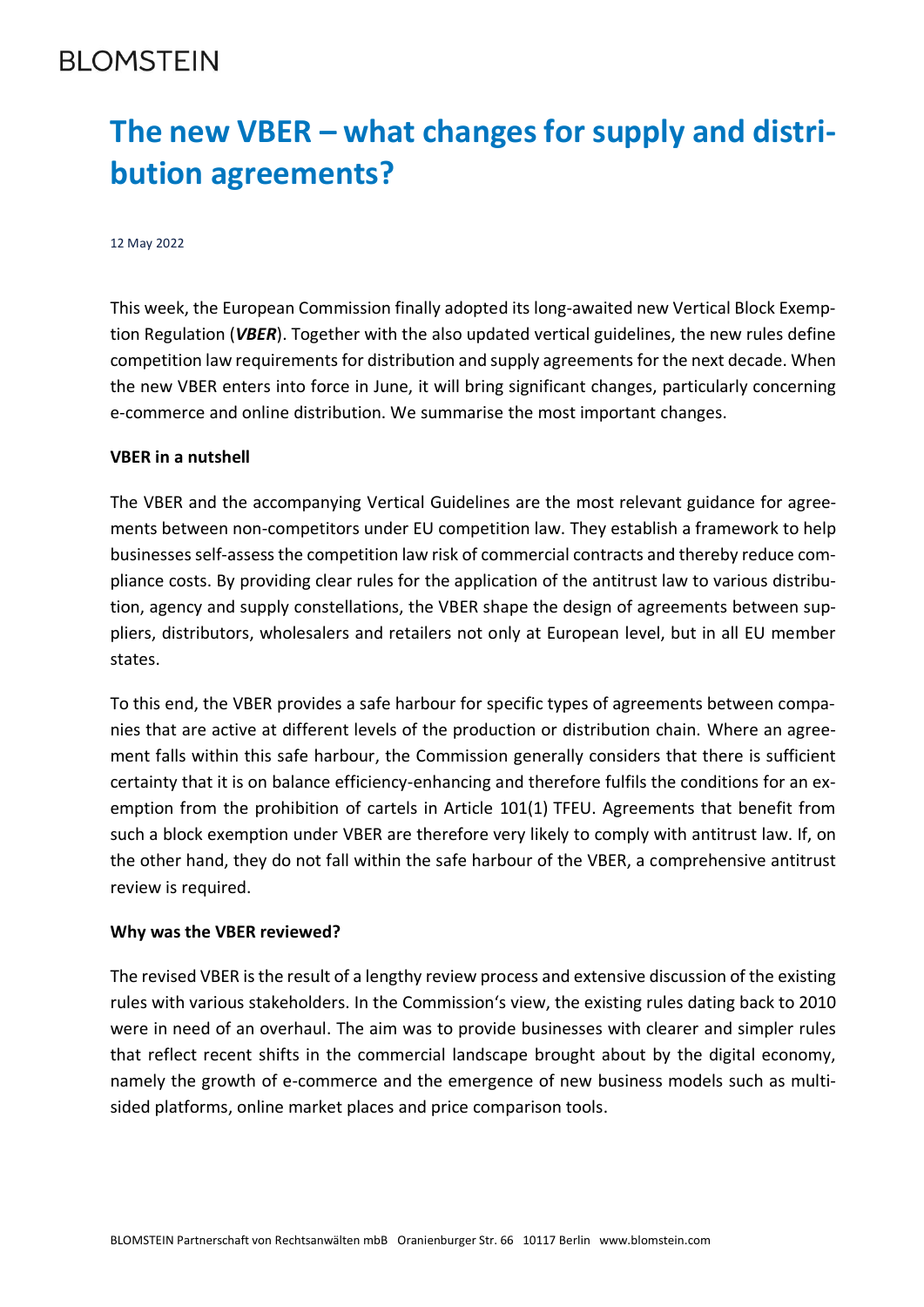## **BI OMSTEIN**

Following heated debate during the public consultation, some initially planned amendments to the VBER were eventually dropped by the Commission in the final VBER. Most notably, the Commission refrained from introducing controversial new market share thresholds for information sharing in dual distribution constellations. Nonetheless, the changes that found their way into the final VBER are significant. The existing safe harbour has been extended to previously not covered agreements and significantly narrowed in relation to others.

#### **In which areas has the safe harbour been extended?**

Several changes will likely be welcomed by businesses that consider the current VBER as too restrictive. Most notably, suppliers may in the future impose certain restrictions on a buyer's ability to actively target individual customers (so-called active sales restrictions), particularly in selective or exclusive distribution constellations. The new VBER will also allow suppliers to appoint multiple exclusive distribution partners for the same exclusive territory or exclusive customer group (shared exclusivity; according to the new guidelines, this should not exceed 5 exclusive distributors).

Further notable changes concern selective distribution and the relationship between online and offline sales: Under the new rules, suppliers will be able to charge the same distributor different wholesale prices for products to be sold online and offline. They will also be able to impose different criteria for online and offline sales in selective distribution systems. To protect exclusive territories or customer groups, suppliers may in the future require distributors to pass on specific active sales restrictions to their customers. These previously restricted practices will be exempted under the new VBER, provided the general conditions for an exemption are met.

#### **In which areas has the safe harbour been narrowed?**

On the other hand, the safe harbour provided by the VBER has been narrowed regarding several key aspects, most notably concerning dual distribution agreements and Most Favoured Nation (*MFN*) clauses:

Dual distribution describes a scenario where a supplier sells its goods or services both through an independent distributor and directly to end customers – thus competing with its distributors on the retail market. From a distributor's perspective, suppliers are both partners at the supply level and competitors at the retail level, whereas from a customer's perspective, they constitute alternative supply options. Due to this hybrid situation, dual distribution can potentially give rise to conflicts of interest and concerns of information sharing. Previously, dual distribution agreements were covered by the VBER provided that the market share of both the supplier and the distributor did not exceed 30% each. In the future, this exemption will not include information exchange that is either not directly related to the implementation of the distribution agreement and/or not necessary to improve the production or distribution of the contract goods or services in question.